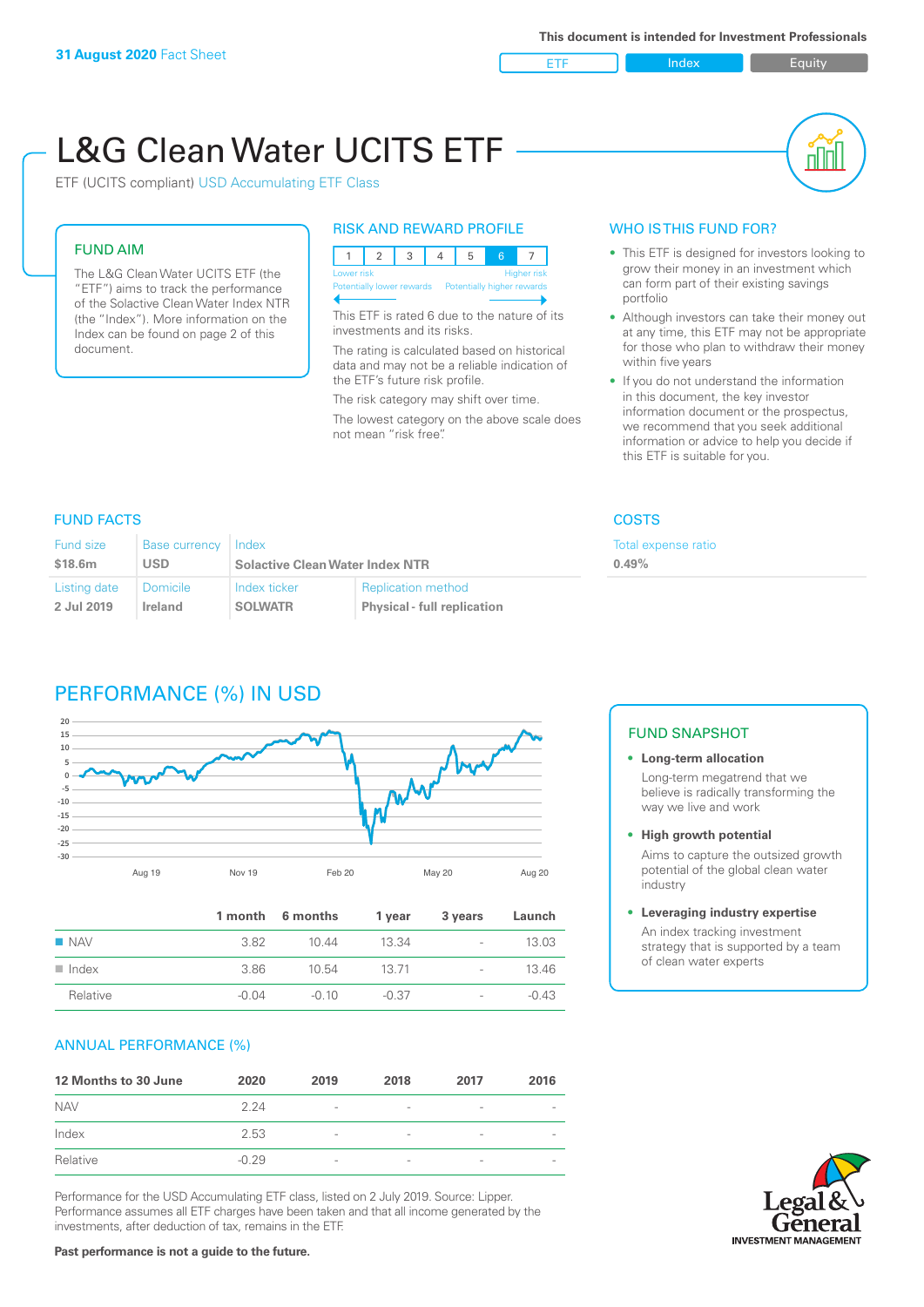ETF (UCITS compliant) USD Accumulating ETF Class

### INDEX BREAKDOWN

The breakdowns below relate to the Index. The ETF's portfolio may deviate from the below. All data source LGIM unless otherwise stated. Totals may not sum to 100% due to rounding.



### SECTOR (%)

| $\blacksquare$ Industrials       | 499  |
|----------------------------------|------|
| <b>Utilities</b>                 | 17.6 |
| Materials                        | 92   |
| $\blacksquare$ Health Care       | 74   |
| ■ Information Technology         | 69   |
| $\blacksquare$ Energy            | 23   |
| ■ Lab Process Automation         | 21   |
| ■ Consumer Discretionary         | 18   |
| ■ Metals & Minerals              | 16   |
| ■ Manufacturing & Production 1.4 |      |
|                                  |      |



# $\blacksquare$  USD 61.2

| EUR                | 13.9 |
|--------------------|------|
| $\blacksquare$ JPY | 8.2  |
| $\blacksquare$ GBP | 6.4  |
| $H$ HKD            | 4.7  |
| $\Box$ CHF         | 3.6  |
| $\blacksquare$ SEK | 1.9  |
|                    |      |
|                    |      |

■ Top 10 constituents 21.5% Rest of Index 78.5% No. of constituents in Index 63

### TOP 10 CONSTITUENTS (%)

| Metso Outotec                    | 27  |
|----------------------------------|-----|
| Trimble                          | 24  |
| SPX FLOW                         | 22  |
| Arkema                           | 21  |
| <b>Eurofins Scientific</b>       | 21  |
| Kadant                           | 21  |
| Idexx Laboratories               | 20  |
| Kurita                           | 2.0 |
| <b>Advanced Drainage Systems</b> | 20  |
| Ingevity                         | 19  |
|                                  |     |

### INDEX DESCRIPTION

The Index aims to track the performance of a basket of stocks of companies that are actively engaged in the international clean water industry through the provision of technological, digital, engineering, utility and/or other services.

The Index is comprised of companies which are publically traded on various stock exchanges around the world that are either i) companies determined to have expertise in "Utilities" with a minimum Water Revenue Share of 90%, or ii) companies determined to have expertise in "Engineering" with a minimum Water Revenue Share of 50% or iii) companies determined to have expertise in "Technology" or "Digital" and a minimum Water Revenue Share of 5%. A company is only eligible for inclusion in the index if (1) it is of sufficient size (determined by reference to the total market value of the proportion of its shares that are publically traded) and (2) it is sufficiently "liquid" (a measure of how actively its shares are traded on a daily basis). Moreover, the Index excludes companies: (a) engaged in pure coal mining; (b) involved in the production of controversial weapons; or (c) that, for a continuous period of three years, have been classified as being in breach of at least one of the UN Global Compact principles, which is a set of globally accepted standards on human rights, labour, environment and corruption.

The universe of companies out of which the Index selection is made is refreshed annually in March. However, the Index is reconstituted semi-annually in March and September in accordance with the full selection criteria and all companies are equally weighted within the Index. On a monthly basis, the weight of each company is assessed and, if any of them exceed 15% of the index, the weights of all companies are adjusted so that they are again equally weighted within the Index.

### INVESTMENT MANAGER

GO ETF Solutions LLP is the investment manager for each of the exchange traded funds (ETFs) issued by Legal & General UCITS ETF Plc and is responsible for the day-to-day investment management decisions for this ETF. The team is highly experienced with respect to all aspects relating to the management of an ETF portfolio, including collateral management, OTC swap trading, adherence to UCITS regulations and counterparty exposure and monitoring.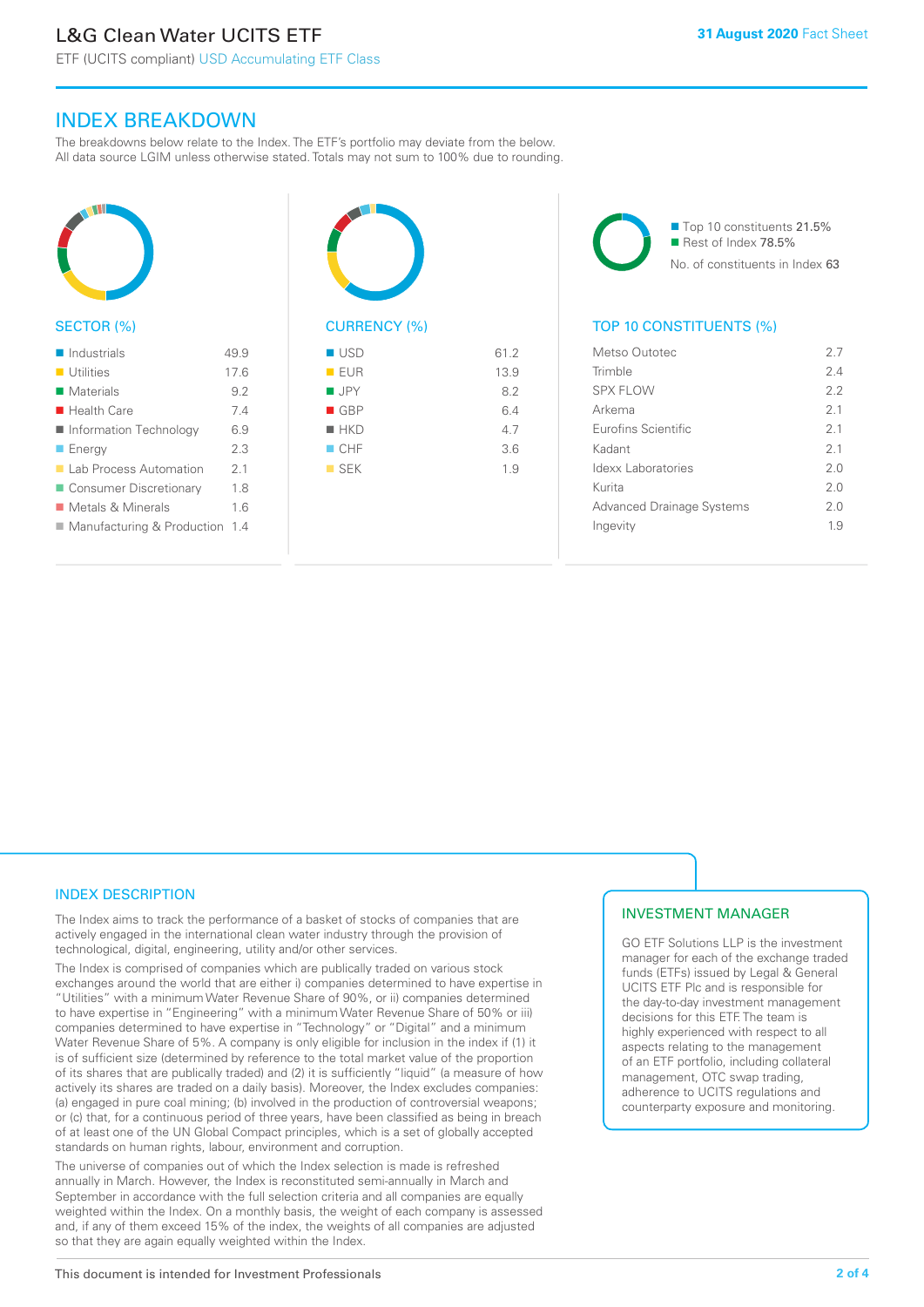## L&G Clean Water UCITS ETF

ETF (UCITS compliant) USD Accumulating ETF Class

### KEY RISKS

- The value of an investment and any income taken from it is not guaranteed and can go down as well as up; you may not get back the amount you originally invested.
- Third party service providers (such as counterparties entering into financial derivative instruments with the ETF or the ETF's depositary) may go bankrupt and fail to pay money due to the ETF or return property belonging to the ETF.
- As the Index includes micro, small and medium-sized publicly traded companies, the ETF is subject to the risk that such companies may be more vulnerable to adverse business or economic events and greater and more unpredictable price changes than larger companies or the stock market as a whole.
- The ETF is subject to the risks associated with technology-focused companies and are particularly vulnerable to rapid developments in technology (which may leave their products out-of-date), government regulation and competition from domestic and foreign competitors who may have lower production costs. Such companies may also have difficulties establishing and maintaining patents, copyrights, trademarks and trade secrets relating to their products which could negatively affect their value.
- It may not always be possible to buy and sell ETF shares on a stock exchange or at prices closely reflecting the NAV.
- If the Index provider stops calculating the Index or if the ETF's license to track the Index is terminated, the ETF may have to be closed.

For more information, please refer to the key investor information document on our website Ø

### TRADING INFORMATION

| <b>Exchange</b>           | <b>Currency ISIN</b> |              | <b>SEDOL</b>   | <b>Ticker</b> | <b>Bloomberg</b> |
|---------------------------|----------------------|--------------|----------------|---------------|------------------|
| London Stock Exchange USD |                      | IE00BK5BC891 | BKF3DB5        | GLUG          | <b>GLUG LN</b>   |
| London Stock Exchange GBX |                      | IE00BK5BC891 | BKF3DC6        | GLGG          | GI GG I N        |
| Borsa Italiana            | EUR                  | IE00BK5BC891 | <b>BKE3D93</b> | GLUG          | GI UG IM         |
| Deutsche Börse            | EUR                  | IE00BK5BC891 | BKF3BF5        |               | XMLC XMLC GY     |
| <b>SIX Swiss Exchange</b> | CHE                  | IF00BK5BC891 | BMG6908        | GI UG         | GI UG SW         |

The currency shown is the trading currency of the listing.



### SPOTLIGHT ON LEGAL & GENERAL INVESTMENT MANAGEMENT

We are one of Europe's largest asset managers and a major global investor, with assets under management of €1,369.6 billion (as at 30 June 2020). We work with a wide range of global clients, including pension schemes, sovereign wealth funds, fund distributors and retail investors.

Source: LGIM internal data as at 30 June 2020. The AUM disclosed aggregates the assets managed by LGIM in the UK, LGIMA in the US and LGIM Asia in Hong Kong. The AUM includes the value of securities and derivatives positions.

### COUNTRY REGISTRATION



### TO FIND OUT MORE



### **Index Disclaimer**

The ETF is not sponsored, promoted, sold or supported by Solactive AG. Nor does Solactive AG offer any express or implicit guarantee or assurance either with regard to the results of using the Index and/or Index trade mark or the Index price, at any time or in any other respect.

The Index is calculated and published by Solactive AG. Solactive AG uses its best efforts to ensure that the Index is calculated correctly. Irrespective of its obligations towards the Company, Solactive AG has no obligation to point out errors in the Index to third parties including, but not limited to, investors and/or financial intermediaries of the ETF. Solactive AG does not guarantee the accuracy and/or the completeness of the Index or any related data, and shall not have any liability for any errors, omissions or interruptions therein.

Neither publication of the Index by Solactive AG, nor the licensing of the Index or Index trade mark, for the purpose of use in connection with the ETF, constitutes a recommendation by Solactive AG to invest capital in said ETF nor does it, in any way, represent an assurance or opinion of Solactive AG with regard to any investment in this ETF. In no event shall Solactive AG have any liability for any lost profits or indirect, punitive, special or consequential damages or losses, even if notified of the possibility thereof.